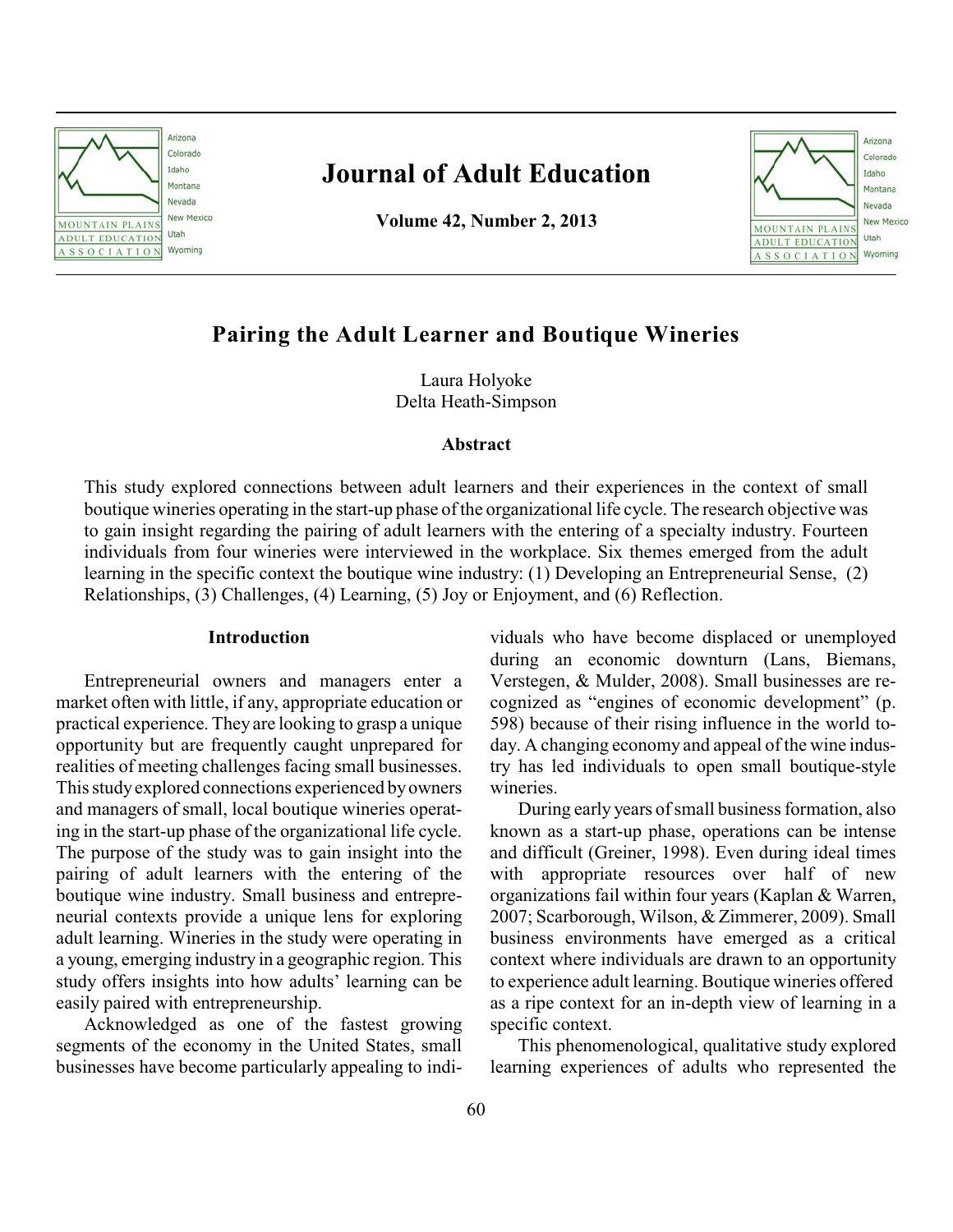owners and managers of several small, local winery businesses. While extensive literature is available about adult learning, descriptive research about personal learning experiences of entrepreneurial individuals in a small business context is lacking (Choy, 2009; Cope, 2005). Exploring adult learners in an environment they constructed and give meaning to contribute to the andragogical literature by providing modern day examples to theories of learning in adulthood. Researchers have advocated for more study in a wider variety of contexts to develop a deeper understanding of the role environment plays in learning (Casey, 2005; Knowles, Holton, & Swanson, 2005; Phelps, Adams, & Bessant, 2007). Discussion has also surfaced among scholars about developing greater insights into practical applications addressing needs of specific industries (Beverland & Lockshin, 2001; Masurel & van Montfort, 2006). Further exploration of these relationships in small business contexts can provide insights into identifying factors, which create an atmosphere where individuals are given more opportunities to learn and therefore positively impact performance of a business.



**Related Adult Learning Literature**

The field of adult learning or andragogy represents a "set of core adult learning principles that apply to all adult learning situations" (Knowles et al., 2005, p. 2). An increased focus on the adult learner recently has created a corresponding interest in research. According to Sadler-Smith (2006), "learning is a longer term

change in the knowledge possessed by an individual, their type and level of skill, or their assumptions, attitudes and values which may lead to them having increased potential to grow, develop, and perform in more satisfying and effective ways" (p. 4). Transformational learning theorist Mezirow (1994) stated that "learning is defined as the social process of construing and appropriating a new or revised interpretation of the meaning of one's experience as a guide to action" (p. 222). Both definitions include an emphasis on potential expectations as a result of individual change occurring in the past. A constant evolving environment and needs of the individual learner continually create demand for innovative research and new assumptions to be developed and tested.

Knowles, Holton, and Swanson (2005) advocated a transactional model, Andragogy in Practice, as a guide to explain how adult learners adapt their learning to their distinctive environments. The unique characteristics and experiences of each individual influence and determine how learning occurs and what learning will result (Knowles et al., 2005; Kolb, 1984). Their model advanced the idea that an integration of learning and environment provides a direct impact on learning effectiveness and often occurs due to conflicts or problemcentered contexts (Knowles et al., 2005). Small start-up wineries provided contexts to study adult learning in a challenging, uncertain environment adding a unique dimension to the learning process.

#### **Transformational Learning Theory**

Mezirow (1978) introduced transformational learning theory as an expansion of adult development and learning theory. The expansion is recognized as an increasingly important element of the adult learning discipline because it offers a specific lens, clarifying how adult learners give meaning to and understand their experiences. In some situations, transformational learning provides a key to developing awareness about how learning occurs in a more profound, meaningful way in response to conflicts and new experiences.

For every individual, previous knowledge and understanding form a "frame of reference–amind-set or worldview of orienting assumptions and expectations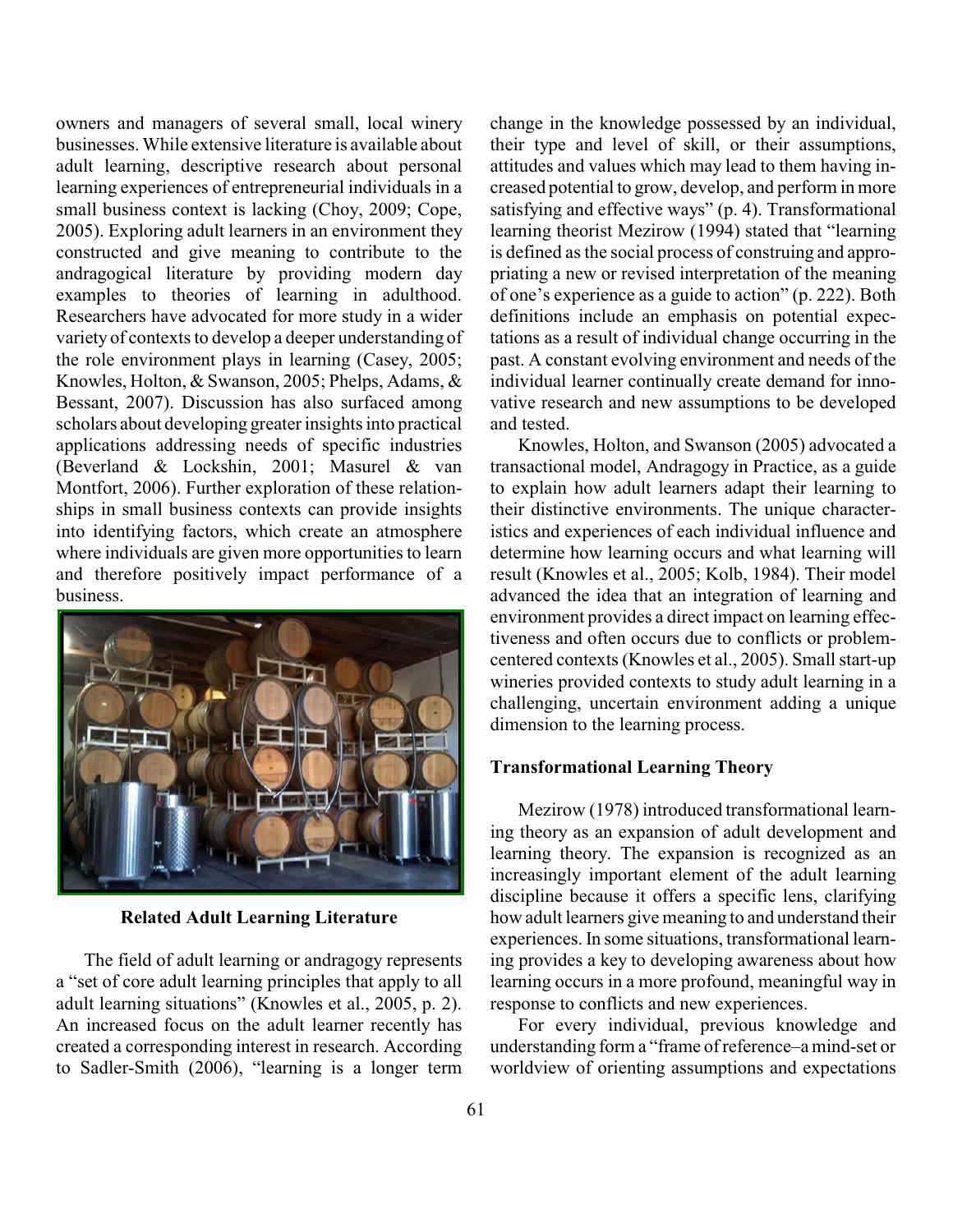involving values, beliefs, and concepts" (Dirkx, Mezirow, & Cranton, 2006, p. 124). To understand an individual's frame of reference, relationships, the role of culture, and societal norms need to be given consideration (Choy, 2009; Mezirow, 2003). Furthermore, transformational learning demonstrates learning that encompasses more than merely developing skills (Choy, 2009). The process is significant, leading to a fresh way of thinking and addressing problems.

Two major factors recognized as crucial to transformational learning include the role of critical reflection and rational discourse (Kitchenham, 2008; Mezirow, 1994, 2003; Taylor, 1997). Reflection allows an individual to develop greater potential to appreciate emerging knowledge and ideas. Reflection also highlights the process of perspective and behavior formation. Active self-questioning plays a key role in helping learners become more aware of their beliefs and assumptions. Rational discourse arises from interactions enabling an individual to assess the validity and value of beliefs of others. It results in enhanced learning while expanding greater self-awareness (Mezirow, 2003). Addressing the need for current research to facilitate and encourage transformational learning in context, Choy (2009) advocated learners use context to establish meaning and shape interpretations, and as a result, the workplace can be explored to develop an understanding of existing norms and assumptions.

### **Entrepreneurship and Entrepreneurial Learning**

Entrepreneurship involves practices associated with the creation and start-up of a new organization, typically with profit motives and usually accompanied by risk and uncertainty (Baum & Locke, 2004; Dyer & Ross, 2008; Kaplan & Warren, 2007; Scarborough et al., 2009). As the field has evolved and segmented, researchers began addressing the need to study *how* entrepreneurs learn, or entrepreneurial learning, which is defined as "learning experienced by entrepreneurs during the creation and development of a small business enterprise" (Cope, 2005, p. 374).

According to Cope (2005), five dimensions are included in the entrepreneurial context: (1) learning about oneself, (2) learning about the business, (3) learning about the environment and entrepreneurial networks, (4) learning about small business management, and (5) learning about nature and management of relationships (p. 380). Entrepreneurial learning transforms prior experiences into valuable knowledge allowing new information to be integrated into an individual's existing framework with future behavior changing as a result (Holcomb, Ireland, Holmes, & Hitt, 2009; Politis, 2005; van Gelderen, van der Sluis, & Jansen, 2005). Learning becomes a critical aspect of the entrepreneurial process for "it is through learning that entrepreneurs develop and grow" (Cope, 2005, p. 379). Politis (2005) acknowledged that "entrepreneurial learning is often described as a continuous process that facilitates the development of necessary knowledge for being effective in starting up and managing new ventures" (p. 401).

The preceding theoretical perspectives provided a foundation to gain insight about a context and individual learners that paired well together. The emerging relationships between the perspectives invited further examination.



**Methodology**

Qualitative, phenomenological methodology provided a framework for viewing the learning process in a natural setting. Through a process of investigating the meaning individuals gave to their lived experience, a construction of realities, perspectives, and accumulated experiences was sought (Bogdan & Biklen, 2003;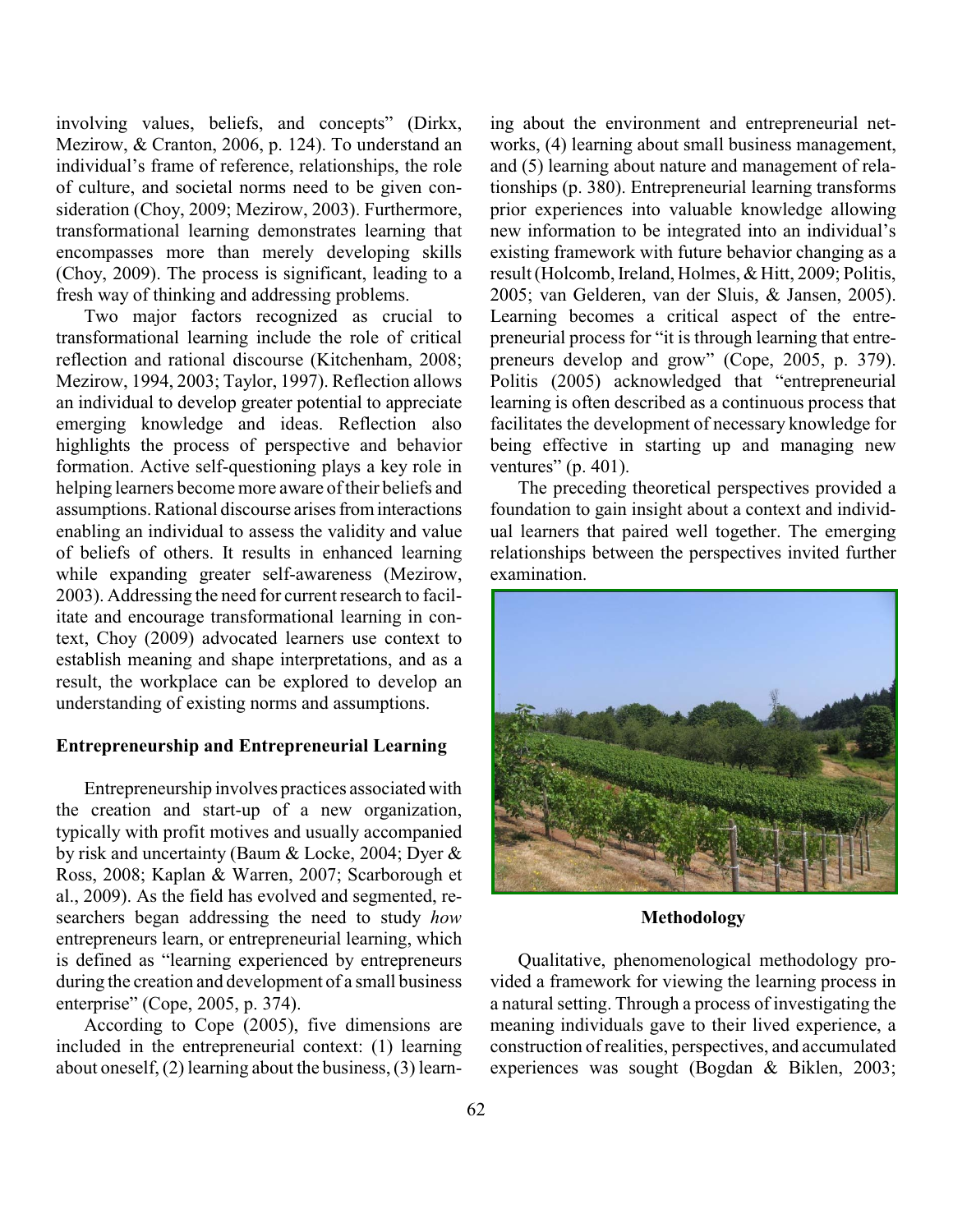Merriam, 2002). During interviews, participants were asked to share and reflect on their most memorable learning events as winery owner managers.

The study included stories of learning experiences from individuals in four small boutique wineries during the start-up phase of the organizational life cycle. Fourteen entrepreneurial owners and managers participated in the semi-structured interviews. The connections and patterns that arose were analyzed and meaning was given to the data collected (Bogdan & Biklen, 2003). Semi-structured interviews along with observations and artifacts were used to gather data which focused on "key patterns of interactions" to explore the world of adult learning and provide a richer, detailed picture of the process (Mezirow, 1978, p. 108).



Workplace observations were conducted allowing for a clearer understanding of the interactions, relationships, and participant perspectives (Maxwell, 2005). Observed behaviors in the winery settings supplemented interview data and permitted the researchers to become more familiar with the owners, managers, and context as well as to gather additional data to form a more complete picture of participant learning. All observations took place in the wineries, tasting rooms, and vineyards. Interactions and relationships between the entrepreneurial owners and customers, employees, and volunteers were observed as well as interactions between the owners and managers.

Purposeful sampling was employed in the choice of sites and participants (Maxwell, 2005). The selection

criteria included a specific industry, age and size of the winery businesses, and geographic location. The wineries were considered very small by the wine industry; they are termed "boutique winery" operations and have few, if any employees. Often the owners served as managers and key decision-makers and accordingly strongly impacted the business performance (Lans et al., 2008). Boutique winery is a term used in the wine industry referring to the level of production generally defined by an annual production of 1,000 cases of wine or less.

Each winerywas operating in a start-up phase of the organizational life cycle. The longest period of operation for wineries in the study was approximately 6 years. The wineries were geographically separated from other wine producing areas. The small geographic region produced easier accessibility for data collection as well as a distinct setting and opportunity for studying entrepreneurial learning (Lans et al., 2008).

Fourteen face-to-face interviews were conducted primarily on winery premises or in tasting room facilities. Each interview session lasted approximately 60 to 90 minutes. Emails, phone calls, and face-to-face methods were utilized for follow-up questions. To help ensure greater accuracy and for review and verification purposes, responses were tape-recorded and transcribed verbatim as each interview was completed.

As recommended by Moustakas (1994) for data reduction with phenomenological studies, data from each of the 14 participants were analyzed and organized into a coding scheme from which 6 themes emerged. As learning patterns became apparent, comparisons and differences between contexts and individuals materialized.

#### **Findings**

The findings demonstrate a strong relationship between participant learning experiences and business context. Small boutique wineries operating in the startup phase provided a challenging, dynamic environment that demonstrated the role of context as a significant effect on all types of learning. The environment offered a lens to view contextual influence as an impetus for learning and change (Cope, 2005; Knowles et al., 2005;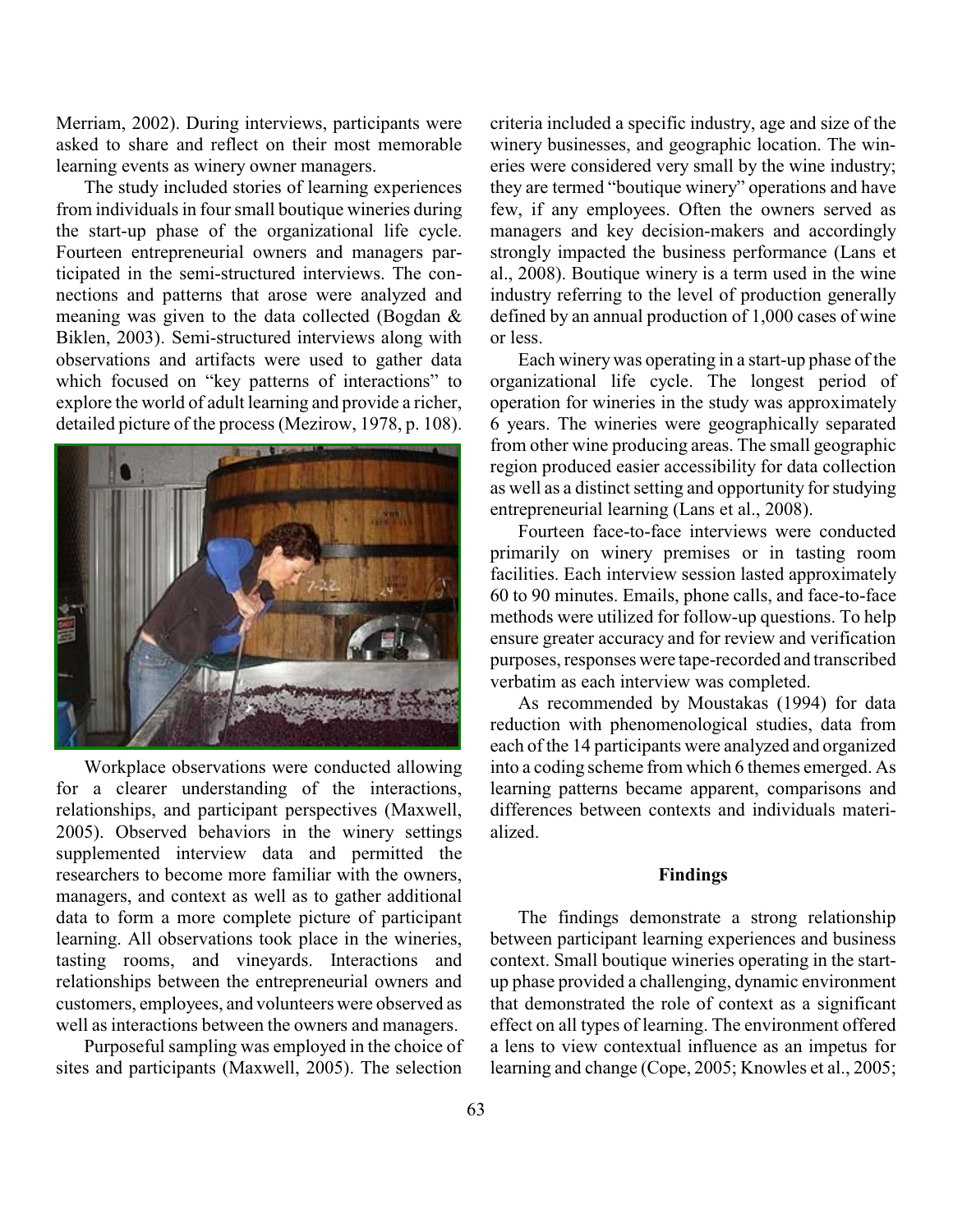Mezirow, 1991). Participants' learning demonstrated strong connections between the areas of adult, transformational, and entrepreneurial learning.

Identifying themes led to a more clearly defined thread between individual learning, comparable learning experiences, and discovery of differences. The themes evolving from the data analysis included: (1) Developing an Entrepreneurial Sense, (2) Relationships, (3) Challenges, (4) Learning, (5) Joy or Enjoyment, and (6) Reflection.

### **Developing an Entrepreneurial Sense**

Developing an entrepreneurial sense and relationships were identified as having the most significance to the purpose of the study. Participants described their experiences and tasks as "learning" woven into their everyday work environment; they learned what was needed to keep their businesses going while becoming more competent in their roles. Participants' learning skills helped them to adapt and improve their responses to environmental challenges.

Participants had little, if any, previous or related experiences in the wine industry, small business management, or starting a business. They discussed a growing awareness of themselves and how their views evolved as they developed a sense of what had become important in their lives as a consequence of starting their wineries. One of the key elements of entrepreneurial learning includes learning about oneself.

Participants shared stories representative of the strong relationship between learning and core adult learning principles of the Andragogy in Practice model (Knowles et al., 2005). They focused on needing to know as situations arose and on the nature of learning. Prior experiences provided guidance when challenging situationswere encountered. Likewise, new information was integrated into existing frameworks often with positive outcomes. Participants developed innovative skills and abilities over time fueling further a motivation to learn.

Challenging entrepreneurial context offered ongoing dilemmas in which learning was used to cultivate and practice fresh approaches to problem solving. The participants' worldviews evolved, incorporating past

beliefs and assumptions into new knowledge exhibiting facets of transformational learning (Mezirow, 1994). They learned from their actions, revising previous assumptions and changing future behavior based on new knowledge.



#### **Relationships**

Equally important, relationships grew among owners and managers of the wineries and strengthened over the course of the start-up phase. These relationships were beneficial to participants and wineries representing an enjoyable, unexpected aspect of the management process. Learning about the nature and management of relationships and networks represent two essential components of entrepreneurial learning as advocated by Cope (2005). Participants described relationships as being an important aspect of the business environment encompassing customers, grape growers and suppliers, each other, and others in the wine community. Relationships became a fundamental part of their entrepreneurial networks exemplifying the importance of business connections. Individuals at three wineries set goals of using locally sourced grapes for their wine. Sharing similar aspirations led to a stronger community among the individuals involved. One participant reflected, "Our relationships with the growers that we buy from have become really special. You have to trust your growers, and your growers have to trust you. We know that first hand, being growers ourselves."

Participant descriptions exhibited deep meaning and the benefit relationships were to the winemakers signifying a critical aspect advocated in transformational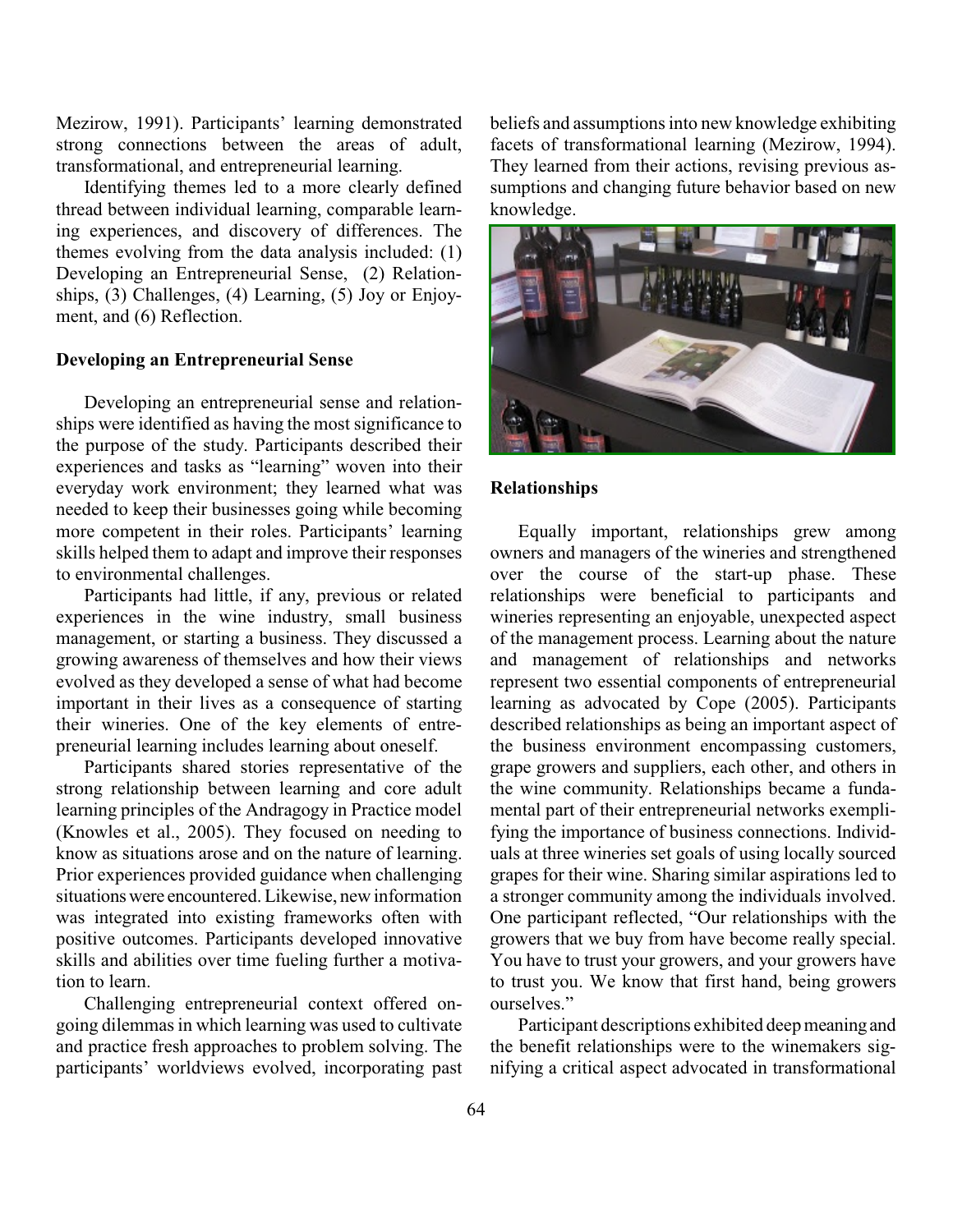learning as well (Mezirow, 2003). Relationships developed as philosophies were shared. Connections were valued with an anticipation they would endure through time. The entrepreneurial component of relationships was seen as a key to survival and, ultimately, an avenue of growth for the wineries.

# **Challenges and Learning**

Numerous connections were found between elements of transformational learning demonstrating critical reflection and rational discourse (Mezirow, 1994, 2003). Participants described challenging situations that occurred in their businesses illustrating these connections. When confronted with challenges and crisis, a need to evaluate previously held assumptions is created. This process involves self-assessment or critical reflection as participants looked within themselves to find answers. Participants also turned to others with whom they had developed relationships for guidance and support. They learned to respond to dilemmas by questioning prior beliefs and developing a broader view of their world when adapting to their environment.

The Andragogy in Practice model refers to an adult's orientation to learning in which learning is problem-centered and contextual in nature (Knowles et al., 2005). Participants welcomed learning and came to use it to improve skills and augment their base of knowledge in response to workplace challenges.

Participants' goals were based on what they wanted to achieve, which directed their actions and future behavior. Two adult learning principles promoted by Knowles, Holton, and Swanson (2005) involve a need to be autonomous and self-directed with a strong motivation to learn. The participants indicated a preference for making their own decisions and elected to spend time on learning key aspects of the winery businesses. They experienced a sense of accomplishment from these activities, and in turn, their confidence increased. Participants were developing a heightened awareness of their own learning preferences.

Learning was crucial, in part, due to the nature of the wine industry involving long periods of time between production and finished product. The winemaking process creates uncertainty, requiring a

significant commitment from the entrepreneurs. These factors necessitated learning about small business management and developing a deeper awareness about oneself (Cope, 2005).

Learning was especially critical for the winemakers responsible for the finished product, the quality of the wine. A participant noted, "I am always learning and investigating what I could do with the wine….I have never hit a point where I thought I have got it down…. so I am always learning." Participants concentrated on activities that would enhance their wines, constantly thinking about improvements. Being involved in the process helped seal their commitment to bring back grape growing and winemaking to the region. A second commitment was to produce premium wines from local grapes.

# **Joy or Enjoyment**

Participants choose to become involved in the wine industry because they sought to spend time pursing an enjoyable lifestyle. They wanted more from work, and the resulting enjoyment was apparent in stories they told. Participants attributed progress of their small wineries to the learning process in which they experienced pleasure and satisfaction. A sense of joy or enjoyment was acknowledged by participants from performing their day-to-day activities as they talked about having a "passion" for work. Participants received validation about their work through awards won during wine competitions with wine competitions representing quality standards in the industry. Winning awards boosted confidence because it provided a competitive arena where more resources, money, education and training, and state-of-the-art facilities were not considered.

Not onlywere participants surprised and happywith the quality of their wines, but they also enjoyed the process of making wine as well: setting up the winery and related systems to just spending time in the winery. Their goals reflected a desire to stay in control and be responsible for all aspects of the winemaking process as autonomy represents a major aspect of what made their lives so enjoyable (Knowles et al., 2005). Efforts were realized when drinking their own wines and seeing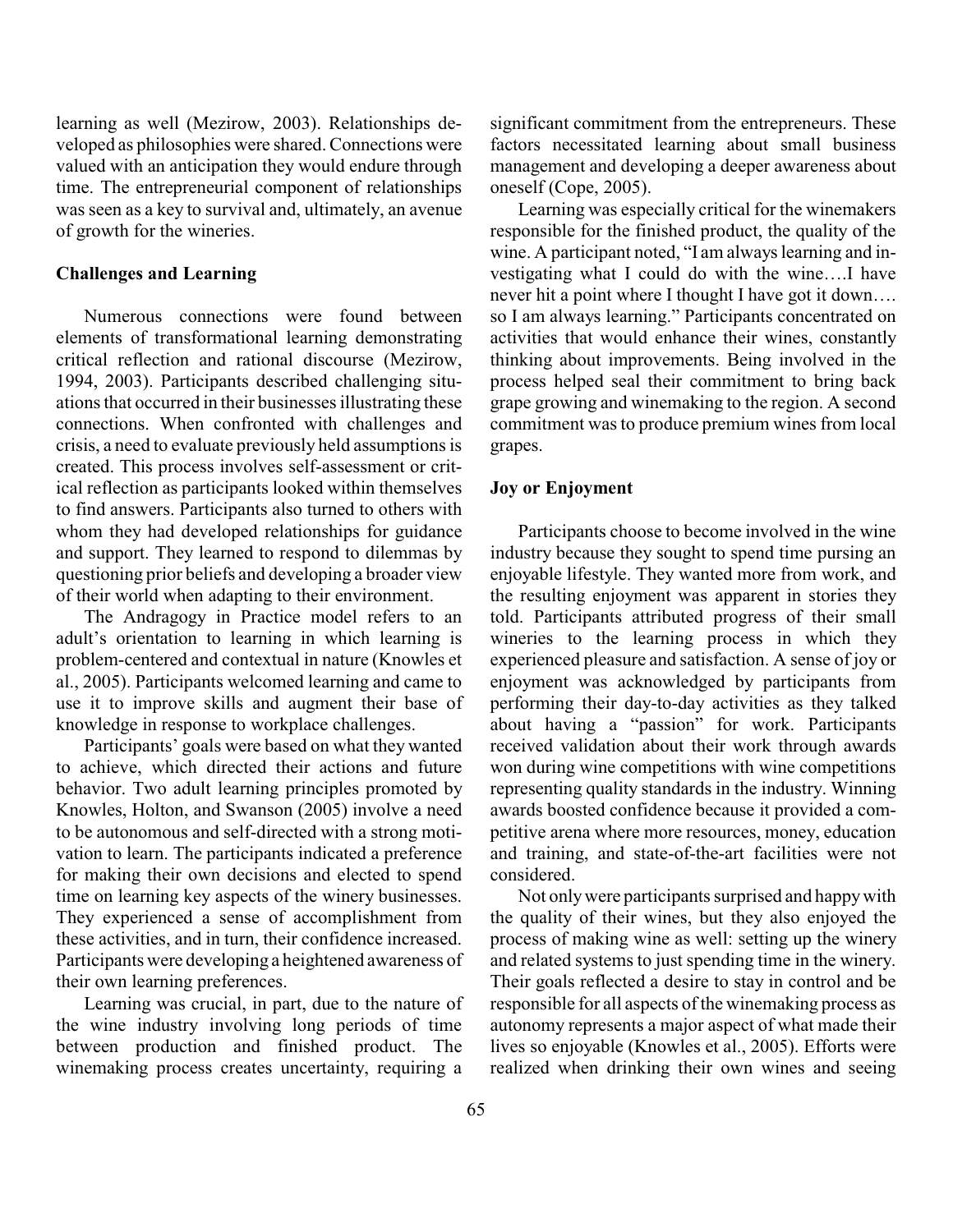others enjoy them. "You could just sit in the winery all day and taste and touch and smell. It was such a pleasure."



# **Reflection**

The reflection process helped to solve problems and develop new approaches as participants learned their craft. Reflection provided a vehicle for participants to look back and identify learning and attach meaning to it as advocated by transformational learning theory (Mezirow, 1978, 1991, 1994, 2003); it provided an impetus for change. Reflection also emphasizes the role of prior learning (Knowles et al., 2005).

Participants both reflected and learned from rational discourse with others in the industry. All emerged themes involved reflection, from previous experiences to progression through the start-up phase. Participants described changes in their approach to problem solving due to recognition of a need to adapt to the current environment. As they became more knowledgeable as winemakers, grape growers, and small business managers, they experienced more satisfaction with life and work.

Frequently participants were confronted with a unique or new challenge requiring learning for a successful outcome and developing the ability to move forward. Learning, then, became valuable in at least two ways. First, participants became more receptive and open to learning, and this changed their perspective and future actions. They could see rewards resulting from learning. Second, performance of the winery businesses improved and experienced growth. The true value of learning emerged in this challenging context. Reflecting

on past experience led to strengthening the connection between learning and work with the participants experiencing joy and satisfaction.

#### **Conclusions and Implications**

The purpose of this study was to gain insight into the pairing of adult learners with entering the boutique wine industry. Adult learning is recognized as a complex process strongly influenced by each learner's unique perspective and background and the context in which learning occurs. Choosing entrepreneurial boutique wineries provided a ripe learning context to study.

Reflection is a critical element in transformational learning theory (Mezirow, 1991, 1994, 2003). Use of reflection has also been advanced as an effective technique to help individuals approach problems and challenges in the workplace (Choy, 2009). It is important for learners to have an awareness of the context in which learning is occurring (Cope, 2005; Minitti & Bygrave, 2001; Young & Sexton, 2003; van Geldern et al., 2005). Due to their backgrounds, the participants frequently were unprepared for many of their new responsibilities. By starting their own wineries, they quickly realized that they had become part of a small, eclectic group of entrepreneurial individuals in a defined geographic area seeking others with like goals and interests in life.

The participants exhibited similar learner characteristics such as a need for autonomy and selfdirection, which led them to becoming entrepreneurs. Autonomy and self-direction are elements of core adult learning principles advocated by Knowles, Holton, and Swanson (2005) and a key aspect of the entrepreneurial learning literature. Autonomous, self-directed individuals help stimulate entrepreneurial ventures due to independent actions fostering innovation and creativity. Autonomy is seen as a "driving force" because entrepreneurial individuals desire the ability to make their own decisions, which is advocated as a posi-tive aspect of their work lives (Lumpkin, Cogliser, & Schneider, 2009, p. 47).

The participants relied upon their relationships with each other when encountering problems because their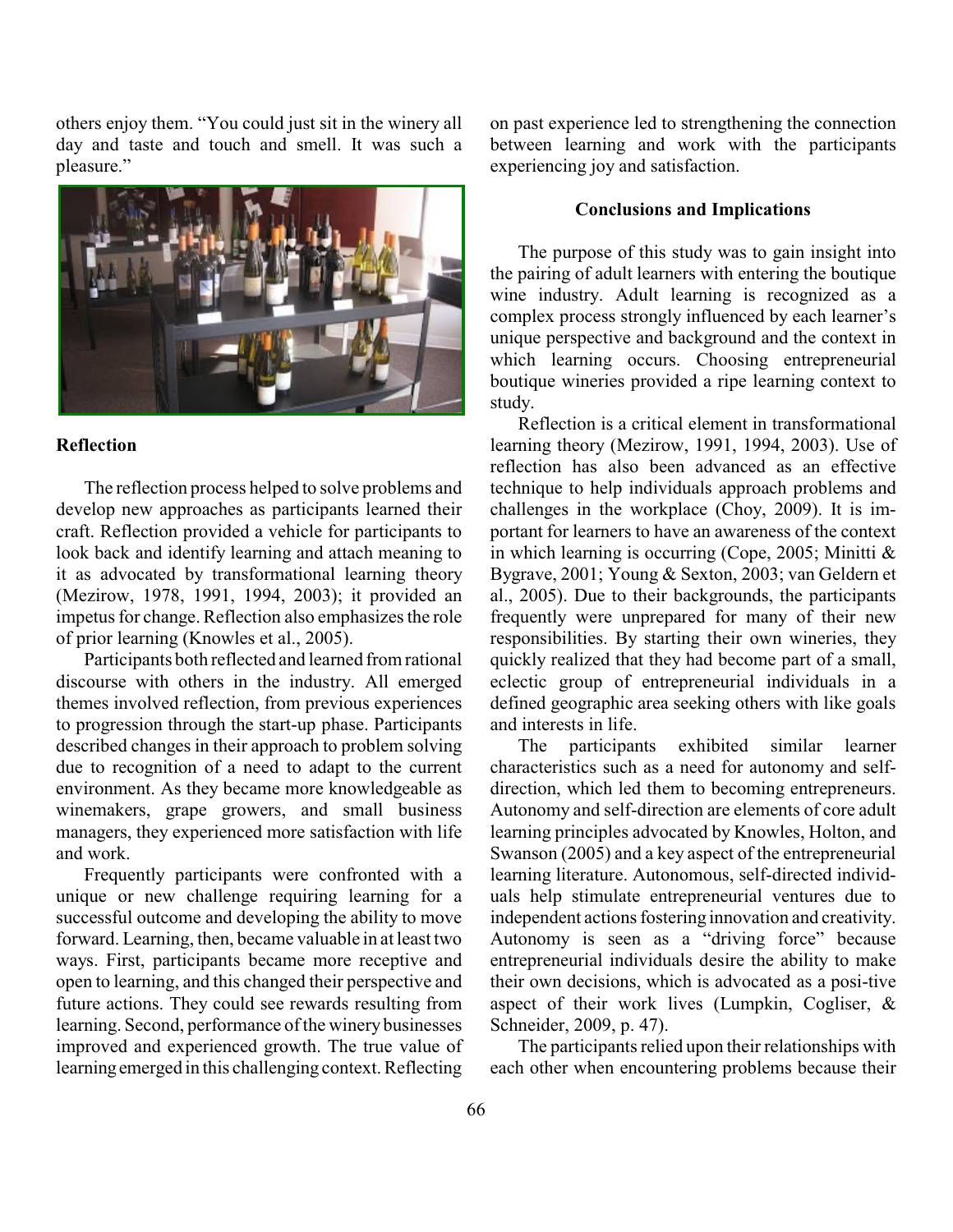roles and situations had many similarities. Local winery owners knew they were experiencing similar challenges. They developed and strengthened connections with other entrepreneurial individuals as their small winery businesses were entering the start-up period about the same time in this region. The owners intentionally reached out to each other, wanting to be helpful in any way they could. Michael noted, "Everyone wants everyone else to succeed in business." Relationships offered an additional source of knowledge and assistance creating an atmosphere where encouragement and cooperation were common.

Participants described learning as a part of a reflective, self-examination processinvolving discourse with others that created a shift in thinking and behavior. According to Mezirow (1991, 1994), a trigger in transformational learning is initiated by a crisis or dilemma in which an individual uses reflection and discourse to help reshape assumptions and beliefs to adapt to the environment and create a new foundation for future action. Currently held assumptions were questioned, which preceded to a change in beliefs and values as the participants reflected. Their learning tended to be autonomous and self-reliant as well as to looking outward toward others as resources when appropriate. The learning experiences represented positive outcomes for individuals and business performance when they effectively dealt with challenges in the work environment and advanced their management and winemaking skills.

Learning led to formation of strong entrepreneurial relationships and helped participants overcome barriers of working with unfamiliar responsibilities to constructivelymanage and cope with challenges in their environment. They received accolades from recognized professionals in the wine industry and praise from a broadening base of customers. Each winery continues to grow and participants look forward to the future as theypass though the start-up phase. Participants managed challenges and adapted to their environment through learning within themselves and cooperatingwith others. They enjoyed learning and grew as entrepreneurial owners, favorably affecting progress of the small boutique winery businesses.

Small businesses are one of the fastest growing

segments of the economy and include many individuals becoming more engaged in the small business arena as owners and managers. Managers and owners of small businesses and small wineries specifically, business educators, and human resource professionals are a few of the practitioners that could adopt or adjust practices to improve entrepreneurial performance. As participants in this study were assisted and positively influenced by learning from those who had gone before them, it is now their role to become educators. Likened to a complete pairing, the adult learner and the development of the local wine industry go well together.

Research to date addresses adult learning in a small business context on a limited basis, yet adult learning is becoming an increasinglymore important component of the personal and professional lives of individuals adapting to an entrepreneurial environment. "It is virtually impossible to imagine any human behavior that is not heavily mediated by the context in which it occurs. One can easily conclude that generalizations that are intended to be context free will have little that is useful to say about human behavior" (Guba & Lincoln, 1981, p. 62).

Small business organizations are often a culmination of a major life goal for an entrepreneurial individual in addition to the desire for balance in one's life. Consequently, a perfect pairing of the adult learner and the wine industry emerged in this study.

#### **References**

- Baum, J. R., & Locke, E. A. (2004). The relationship of entrepreneurial traits, skill, and motivation to subsequent venture growth. *Journal of Applied Psychology, 89,* 587-598.
- Beverland, M., & Lockshin, L. (2001). Organizational life cycles in small New Zealand wineries. *Journal of Small Business Management, 39*(4)*.*
- Bogdan, R. C., & Biklen, S. K. (2003). *Qualitative research for education: An introduction to theories and methods* (4<sup>th</sup> ed.). Boston: Allyn & Bacon.
- Casey, A. (2005). Enhancing individual and organizational learning a sociological model. *Management Learning*, *36 (2),* 131-147.
- Choy, S. (2009). Transformational learning in the work-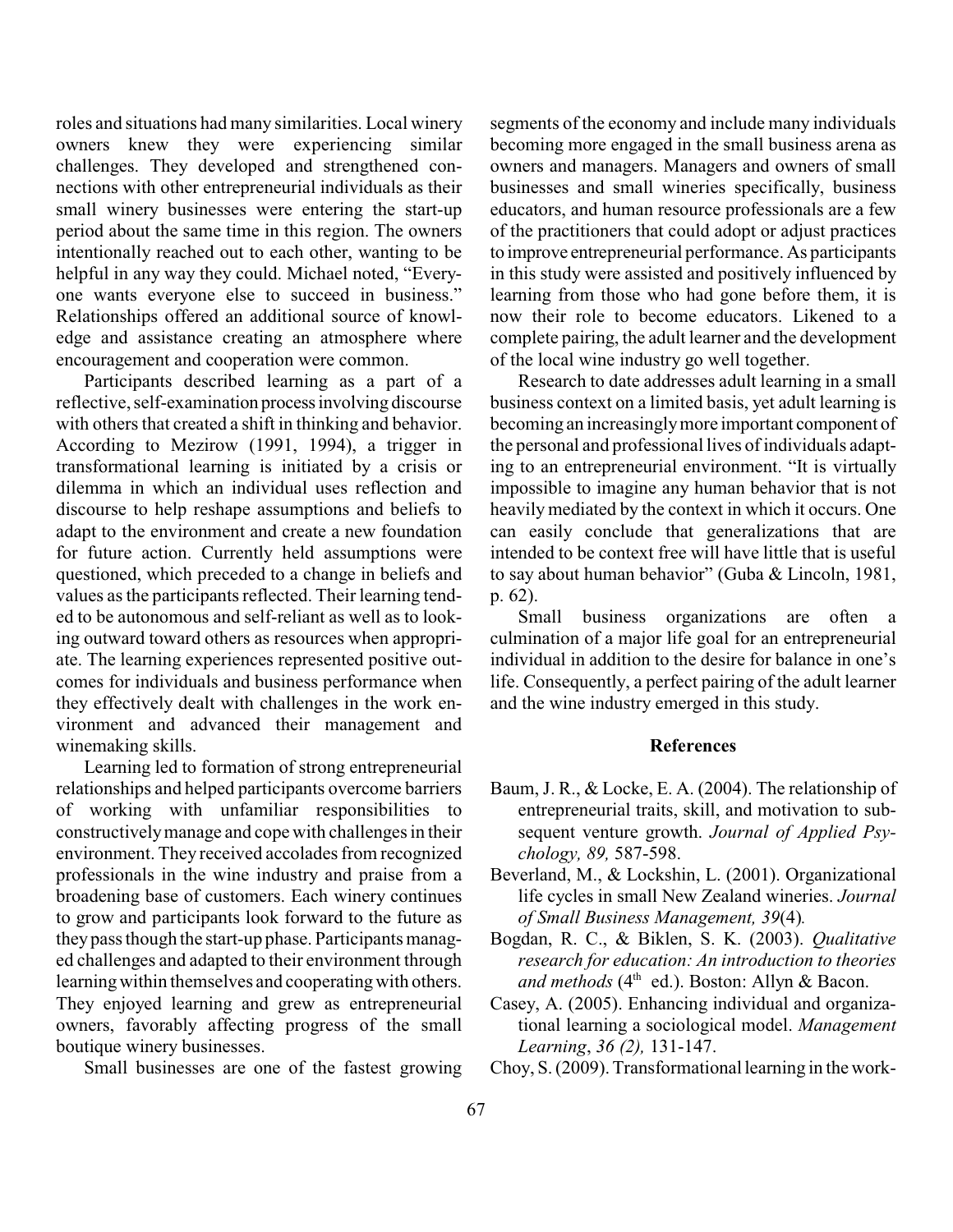place. *Journal of Transformative Education, 7*, 65- 84.

- Cope, J. (2005). Researching entrepreneurship through phenomenological inquiry: Philosophical and methodological issues. *International Small Business Journal*, *23*(2), 163-171.
- Cope, J. (2005). Toward a dynamic learning perspective of entrepreneurship. *Entrepreneurship Theory & Practice, 29*, 373-397.
- Cope, J. (2003). Entrepreneurial learning and critical reflection: Discontinuous events as triggers for "higher level" learning. *Management Learning, 34,* 429-444.
- Denzin, N. K., & Lincoln Y. S. Eds. (2000). *Handbook of qualitative research* ( $2<sup>nd</sup>$  ed.). Thousand Oaks, CA: Sage.
- Dirkx, J. M., Mezirow, J., & Cranton, P. (2006). Musings and reflections on the meaning, context, and process of transformative learning: A dialogue between John. M. Dirkx and Jack Mezirow. *Journal of Transformative Education*, *4*.
- Dyer, L. M., & Ross, C. A. (2008). Seeking advice in a dynamic and complex business environment: Impact on the success of small firms. *Journal of Developmental Entrepreneurship, 13,* 133-149.
- Greiner, L. E. (1998). Revolution as organizations grow. *Harvard Business Review, 76*, 55-68.
- Guba, E., & Lincoln, Y. (1981). *Effective evaluation: Improving the usefulness of evaluation results through responsive and naturalistic approaches*. San Francisco: Jossey-Bass.
- Holcomb, T., Ireland, R., Holmes, Jr., R., & Hitt, M. (2009). Architecture of entrepreneurial learning: Exploring the link among heuristics, knowledge, and action. *Entrepreneurship Theory and Practice, 33*, 167-192.
- Kaplan, J. M., & Warren, A. C. (2007). *Patterns of Entrepreneurship* (2<sup>nd</sup> ed.).
- Kitchenham, A. (2008). The evolution of John Mezirow's transformative learning theory. *Journal of Transformative Education*, *6*.
- Knowles, M. S., Holton, E. F., Swanson, R. A. (2005). *The adult learner*: *The definitive classic in adult education and human resource development.* Burlington, MA: Butterworth-Heinemann.
- Kolb, D. A. (1984*). Experiential learning: Experience as the source of learning and development.* Englewood Cliffs, NJ: Prentice-Hall.
- Lans, T., Biemans, H., Verstegen, J., & Mulder, M. (2008). The influence of the work environment on entrepreneurial learning and small business owners. *Management Learning, 39*, 597-613.
- Lincoln, Y. S., & Guba, E. G. (1985). *Naturalistic inquiry*. London: Sage.
- Locke, L. F., Spirduso, W. W., & Silverman, S. J. (2000). *Proposals that work: A guide for planning dissertations and grant proposals* (4<sup>th</sup> ed.). Thousand Oaks, CA: Sage.
- Lumpkin, G. T., Cogliser, C. C., Schneider, D. R. (2009). Understanding and measuring autonomy: An entrepreneurial orientation perspective. *Entrepreneurship Theory and Practice, 33*, 47-69.
- Masurel, E., & van Montfort K. (2006). Life cycle characteristics of small professional service firms. *Journal of Small Business Management, 44*(3).
- Maxwell, J. A. (2005). *Qualitative research design: An interactive approach.*  $(2<sup>nd</sup> Ed.)$ . (Sage Applied Social Research Method Series, Vol. 41). Thousand Oaks, CA: Sage.
- Merriam, S. B., & Associates. (2002). *Qualitative research in practice*: *Examples for discussion and analysis*. San Francisco: Jossey-Bass.
- Mezirow, J. (1978). *Education for perspective transformation: Women's re-entry programs in community colleges.* New York: Teacher's College, Columbia University.
- Mezirow, J. (1991). *Transformative dimensions of adult learning.* San Francisco: Jossey-Bass.
- Mezirow, J. (1994). Understanding transformation theory. *Adult Education Quarterly, 44,* 222-232.
- Mezirow, J. (2003). Transformative learning as discourse. *Journal of Transformative Education*, 1.
- Minniti, M., & Bygrave, W. (2001). A dynamic model of entrepreneurial learning. *Entrepreneurship Theory and Practice, 25,* 5-16.
- Moustakas, C. (1994). *Phenomenological research methods.* Thousand Oaks, CA: Sage.
- Phelps, R., Adams, R., & Bessant, J. (2007). Life cycles of growing organizations: A review with implications for knowledge and learning. *International*